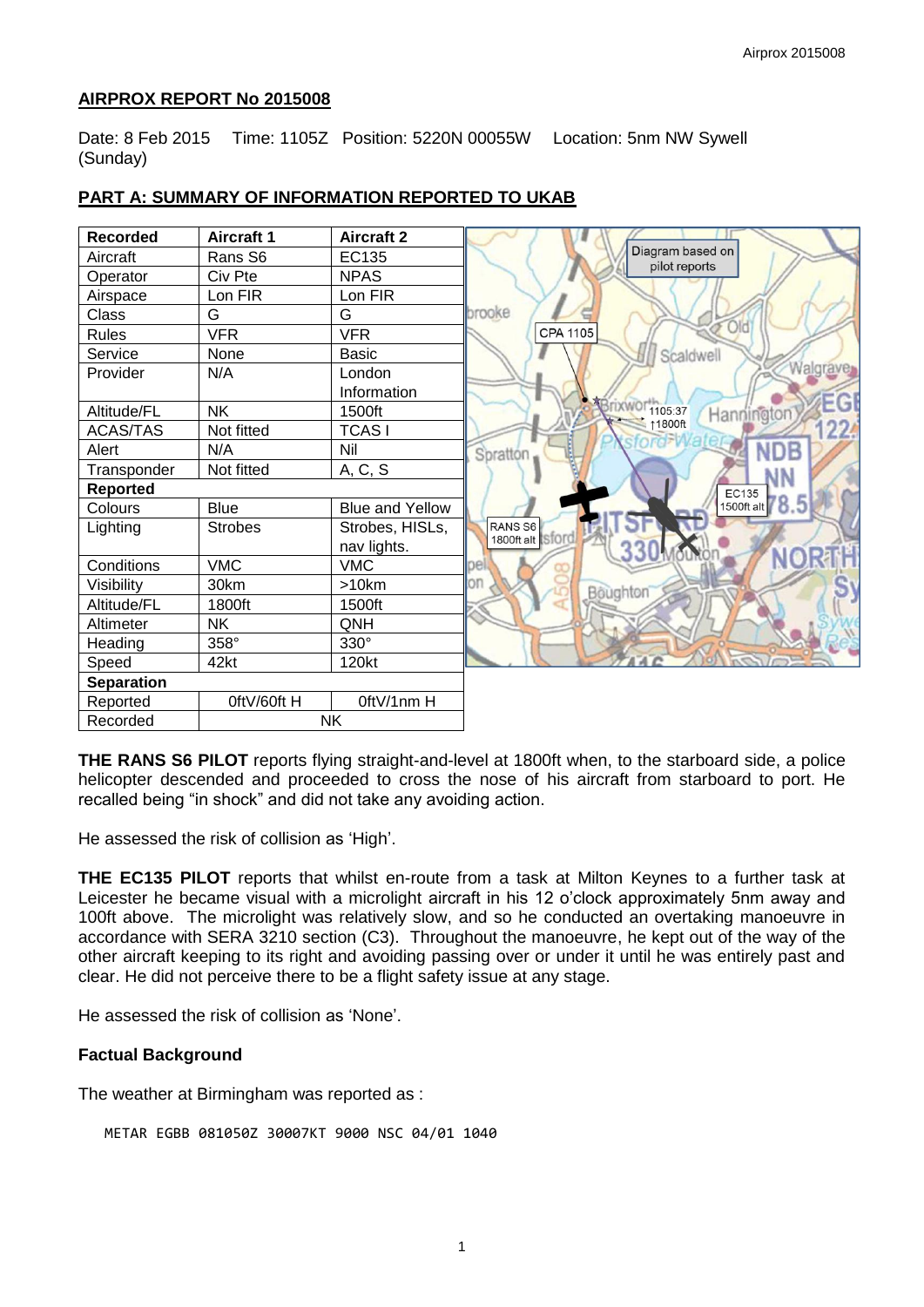# **Analysis and Investigation**

# **CAA ATSI**

The Microlight pilot was not in receipt of an Air Traffic Service. The EC135 pilot reported being in receipt of a Basic Service from London Information. CAA ATSI did not receive the EC135 pilot's report until 30 March 2015 and therefore no RTF recording was available for the occurrence. At 1105:05, area radar recording showed the EC135 in the approximate reported position of the occurrence, 4.4nm west-northwest of Sywell airfield at an altitude of 1500ft. Another aircraft, not involved in the occurrence, is shown displaying the Coventry conspicuity squawk 4360 indicating 2900ft. However the radar did not show the Microlight or any intermittent contacts in the vicinity.



Swanwick MRT at 1105:05

It was not therefore possible to show the geometry of the encounter and it is likely that the London Information FISO was not aware of the Microlight.

#### **UKAB Secretariat**

Both pilots shared an equal responsibility for collision avoidance and not to operate in such proximity to other aircraft as to create a collision hazard<sup>1</sup>. An aircraft that is being overtaken has right of way, and the overtaking aircraft shall keep out of the way until entirely past or clear, therefore the EC135 pilot was required to keep clear of the Rans  $S6<sup>2</sup>$ .

# **Comments**

#### **NPAS**

Although the geometry and closest point of approach of this encounter were not able to be determined, it can be alarming for another aircraft to appear without warning from behind, at twice your speed, and with noise cues initially masked by the sound of your own engine.

The 'without warning' is worth further comment. This Airprox occurred in Class G airspace with no obligation to talk to anyone and for some this is part of the joy of flying. To do so, however, denies the opportunity for the greater situational awareness afforded by listening out on local frequencies let alone taking a formal service. NPAS operating procedures require crews to establish contact with the most appropriate air traffic unit - in this case London Information. There is no quarantee that two aircraft in the same vicinity will opt for the same provider but more often than not they will and, together with collision avoidance systems, they all shift the odds in favour of picking up other traffic early and avoiding surprises.

 $\overline{\phantom{a}}$ 1 SERA.3205 Proximity.

<sup>2</sup> SERA 3210 Right of way.